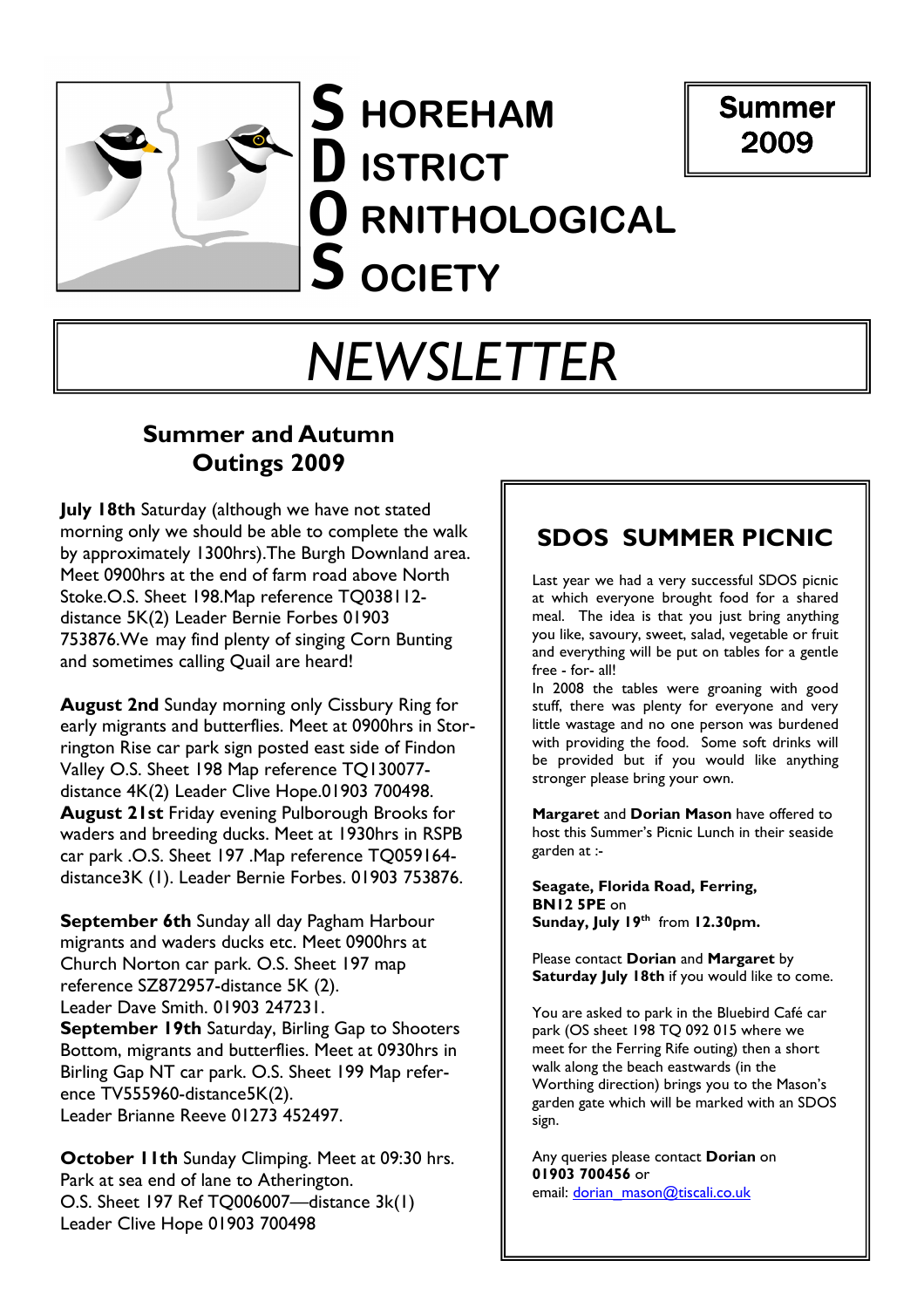## Long-eared Owls

Long-eared Owls are often described as very local or even scarce in the UK and some literature remarks on how shy this species can be of human habitation . Over the past five years we have been running a small project trying to build a better picture of these remarkable birds abundance and distribution in Sussex and our work has centred on the Downs either side of the Adur Valley, effectively the SDOS recording area.

LEO's present something of a problem when it comes to recording them. They are the most nocturnal of the UK's owls and their cryptic camouflage makes them very hard to spot during the day when they are roosting. Although males, females and young all have their own distinctive calls, which can be reasonably far carrying, they often seem remarkably reluctant to utter them!

We were already aware of a number of local Downland sites for this species and they all had a few things in common. They all had substantial scrub or small shaws next to rough grassland and none of the sites were contiguous with woodland containing Tawny Owl. Armed with this information we set out up onto the Downs at dusk to stand in open areas to see if we could see LEO's hunting and, surprisingly, found them on the first eight visits we made! Often we would only see a bird hunting once in half an hour but over the years we have confirmed that this is a reliable way to pick up birds in suitable areas, par

ticularly between January and April. It definitely helps to have at least two people watching though as many times an owl would float silently by and if you are not looking the right way you would never pick it up.

Another method that we have employed, which was originally recommended to us by Terry Goble, was to drive around the Downland late at night to find birds sitting on fence posts, either post hunting or resting after their first hunting period of the night. This has also proved a successful way of recording owls in the SDOS area and it appears to be more reliable during the winter than in other seasons.

In the SDOS area there are at least ten sites where Long-eared Owl are regularly present in the spring however positive breeding success has been remarkably hard to prove. Visits specifically targeted at hearing young birds calling have been carried out at sites where pairs have held territory during the spring, however no youngsters have been recorded.

One possible reason for disappointing breeding success is the lack of availability of suitable nest sites which, in the vast majority of cases in the UK, are disused Magpie, Carrion Crow or Wood Pigeon nests. Some of the sites where Long-eared Owl are present in the SDOS area are heavily keepered and there are very few corvid nests to be found in these areas limiting the supply of suitable nesting habitat.

During 2008 the SDOS kindly

funded a number of Long-eared Owl nesting baskets with the aim of supporting this species by increasing the availability of suitable nesting sites. Ten baskets were sited in Downland scrub in the SDOS recording area at the beginning of 2009 and it is hoped that the Owls will take advantage of these secure and long-lasting nest sites which, unlike corvid nests, cannot be destroyed by the weather.

We are very thankful to the SDOS for their support of this species and hopefully we will have good news to report about this species breeding success in the SDOS area in the future.

#### Dave and Penny Green. May 2009

## Sightings for the spring - March to **May**

At the time of writing it has been a mixed spring in many ways with exceptional numbers of a few species and a dearth of others. Standing out surely has to be the unprecedented multiple appearances of Red Kites with possibly as many as sixteen being reported in our area although duplication is likely with birds moving around daily. Dates span from March 28<sup>th</sup> to at least April 29<sup>th</sup>.

The much rarer Black Kite has also been seen at three different locations with singles at Beeding Brooks on March 17<sup>th</sup>, at Lancing on April 15<sup>th</sup> and near Sullington on May 3<sup>rd</sup>. These are the first records for our area of this continental vagrant since 1980.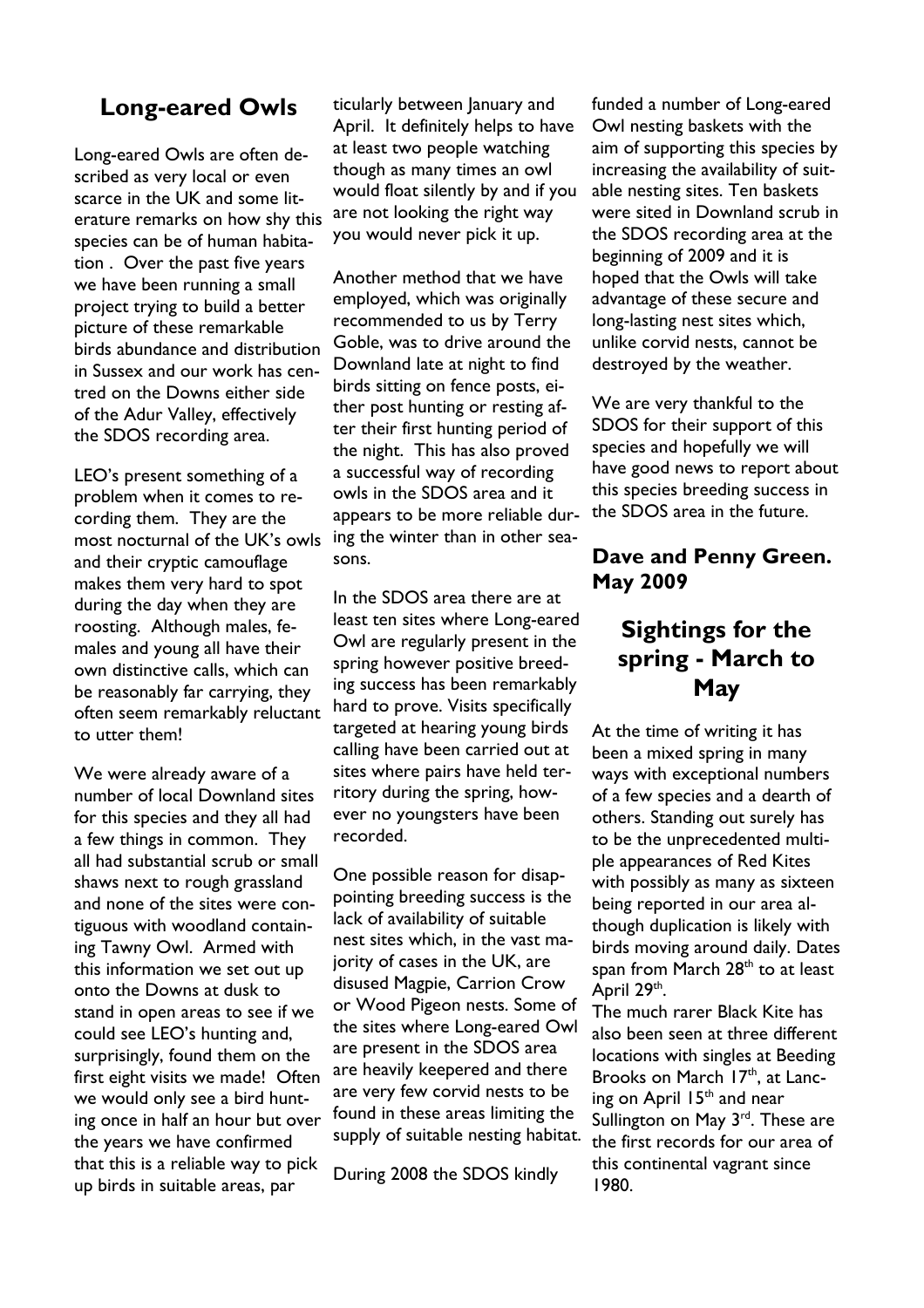Continuing the raptor theme, the period from April 15<sup>th</sup> to 22<sup>nd</sup> saw nine species recorded in the area with both Kites, Hen and Marsh Harriers (both at Cissbury), Osprey (over Worthing), Hobby (arriving at Worthing from the sea) as well as the resident Buzzards, Kestrels and Sparrowhawks. Another Osprey was over Brighton on 5<sup>th</sup> and a Honey Buzzard at Patcham on May 2<sup>nd</sup>. There appears to have been good influx of our summering warblers particularly in the Adur Valley and parts of the Downs. By contrast Wheatears were rather late in arriving and very spasmodic, several observers commenting they had only seen a handful of birds. Four Yellow Wagtails and a Water Pipit by the Adur at the Shoreham A27 bridge on April 4<sup>th</sup> and three very smart White Wagtails at Marine gardens, Worthing on  $6<sup>th</sup>$  were memorable for the observers. Seawatching has so far been rather disappointing in spite of seemingly favourable winds at times. An Iceland Gull was near Worthing Pier on March 20<sup>th</sup> with another passing Goring Gap early on April 3rd. There was a Long-tailed Duck off Worthing on Mar 23<sup>rd</sup> and seventeen Velvet Scoter passed east there on April 7<sup>th</sup>. One of the better days was on April 10<sup>th</sup> when 300 Common Scoter, 45 Little Gulls and seven Arctic Skuas passed Goring. Later in the month good numbers of Mediterranean Gulls and Arctic Skuas were logged at the Marina. Up to four Bonxies have been offshore at Worthing in mid April. One watcher saw three Manx Shear-

waters off there on  $15<sup>th</sup>$ . Common Terns have especially been in very short supply with the only sizable movement occurring on May 13<sup>th</sup>. Waders such as Bar-tailed Godwits and Whimbrel have, by their normal standards, only put in token appearances and the much awaited Pomarine Skuas seem to have virtually given us a miss though three off Shoreham on May  $11<sup>th</sup>$  was a nice sighting for our former President. A Spoonbill over Ferring on 14<sup>th</sup> cheered this writer up and on 16<sup>th</sup> a local record was broken when over 200, admittedly rather distant, Manx Shearwaters flew west off Worthing in just over two hours. Away from the coast three Dotterel were found on the downs at Chantry Hill on May  $5<sup>th</sup>$  remaining to the  $6<sup>th</sup>$ .

#### Clive Hope

## The Future

The Society is looking to the future and we need to recruit a person who would be capable of organising the indoor programme.

This is normally a speaker on a bird subject or closely related topic. The task involves researching speakers from various avenues : word of mouth recommendations, possibly popular speakers we have had in the past or from other bird watching societies and groups, the internet or conservation publications. We should be pleased to discuss some new suggestions for the Programme. The replacement is not urgent

as the 2009 programme is booked and published. The 2010 programme is being worked out by the SDOS committee.

The initial job is fairly straight forward. Check the hall for availability, contact speakers and confirm dates and subjects then remind them a week or so before they are due to come to us. We have a basic letter to send out to each speaker which also asks them to provide a short CV to help us with their introduction at our meeting.

An internet email user would be a considerable advantage. No one would be thrown into the deep end with this task as guidance and training on how to start would be given. If anyone would like to help out in organising this project please contact Bernie Forbes

#### Newsletter Articles

If any SDOS member/s have any articles for the next newsletter or would be prepared to write something, either regularly or as a one-off, then please contact me.

#### Russ Tofts Newsletter Editor

01903 207993 tarsiger@hotmail.co.uk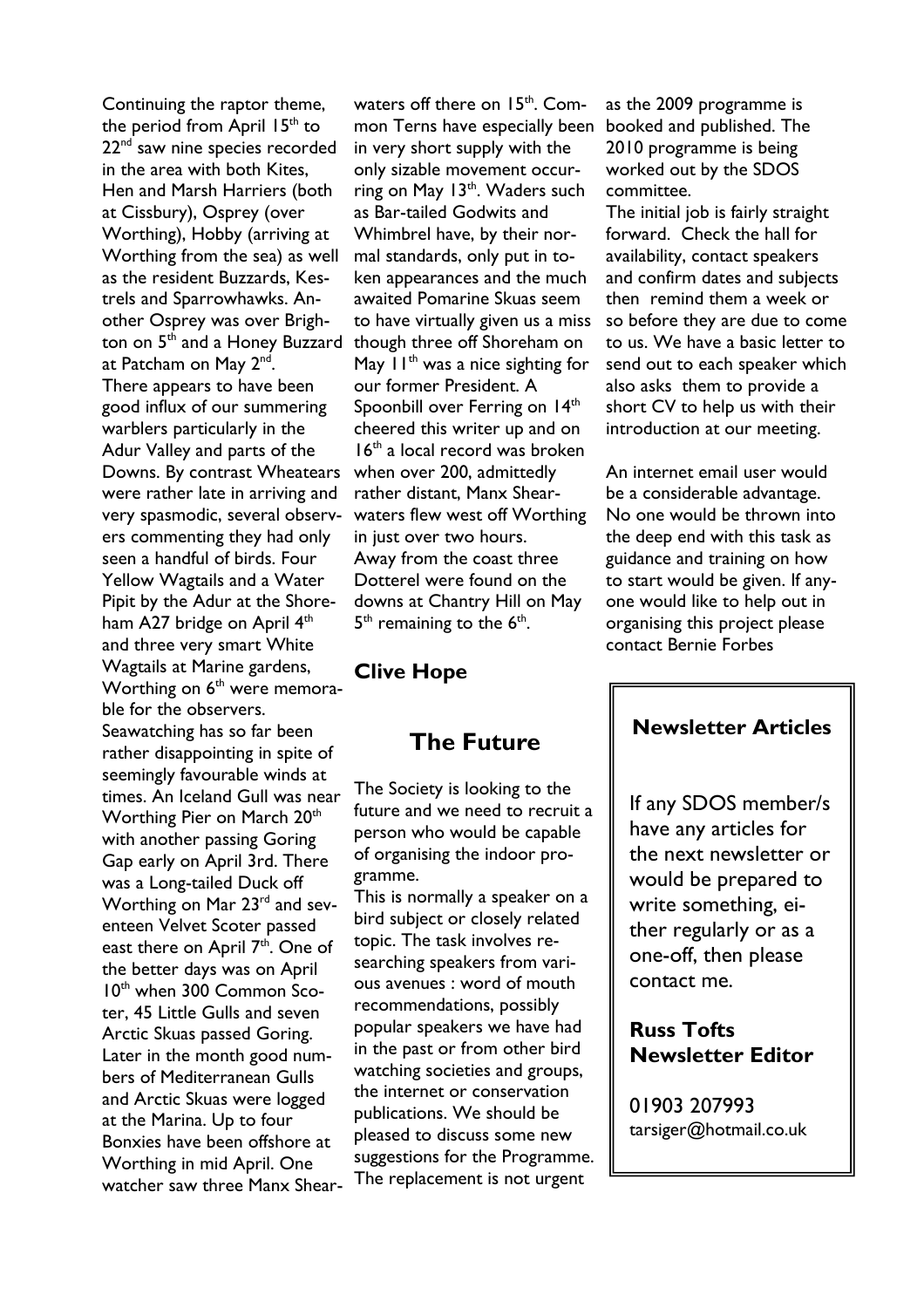## Swifts in Sussex

A few years ago the Sussex Ornithological Society (www.sos.org.uk) ratified a Biodiversity Action Plan specifically on Swifts in Sussex. We have now taken this forward and I volunteered last year to become the Swift Champion (swifts@sos.org.uk) for Sussex.

It is part of my job to ask for site details of where Swifts are seen to be entering houses/ buildings/churches etc. This is leading to a good list which is a valuable tool when anyone advises us of the possibility of these buildings being knocked down, roofs repaired, soffit boards put up, or anything which might stop these birds from using their nest site the following year.

Everyone loves the sound of Swifts which is quintessentially the sound of summer, but more effort is needed to pinpoint their colonies in Sussex. They are only here for three months, and householders can make repairs to their houses at other times of the year unaware of Swifts using their property. There are of course occasions when householders might not want their houses used by Swifts, and care must be taken if one talks to them.

Only this month the Swifts have been moved onto the RSPB's AMBER list of species needing more protection. The RSPB are also going to be more proactive at helping to protect this species. However, in Sussex we do need to keep the information local, so that the data collected becomes part of your SDOS and our SOS records which in turn results in your SDOS annual Bird Report and also the one SOS publishes. Also we can intervene more quickly if anyone tells us if they see scaffolding going up on a known site, or a building been sold for redevelopment

The nest sites of bats are protected by law and people found guilty of destroying their habitat are very heavily fined. I think most birders who want to help Swifts would want to highlight the fact that Swifts are using the same habitat and also need active protection. However, this can only be done by those who can go out now and seek out where the birds are seen to be nesting.

I would therefore urge SDOS members to please take a walk/drive in the evening just around sunset (on calm evenings!) and let me have addresses - road names and house numbers, a six figure grid reference and the date when birds are seen to be entering. Screaming parties are also well worth noting if they are down at roof level as they will indicate local breeding. How many birds involved would also be useful. i.e. if it's a Church how many pairs might be involved.

I also have a stock of Swift boxes which are given free to SOS members. We are trying to get these boxes up near to existing colonies. I am sure I can arrange a good discount price for SDOS members if they have Swifts nesting nearby. In fact Shoreham and Southwick is proving to have good colonies of Swifts (probably due to the age of the houses) and I have a good collection of addresses already, but there is plenty of room for more.

If anyone wants to know more, or has any queries please send me an email at swifts@sos.org.uk

Many thanks, Audrey Wende SOS Swift Champion

## Indoor Meeting Reminder

The new season of indoor meetings commences on Tuesday October 13th with a talk by Steve Cale entitled 'The Art of Birds'.

> Meeting commences at 7:30 p.m. Guests welcome but note £2 charge.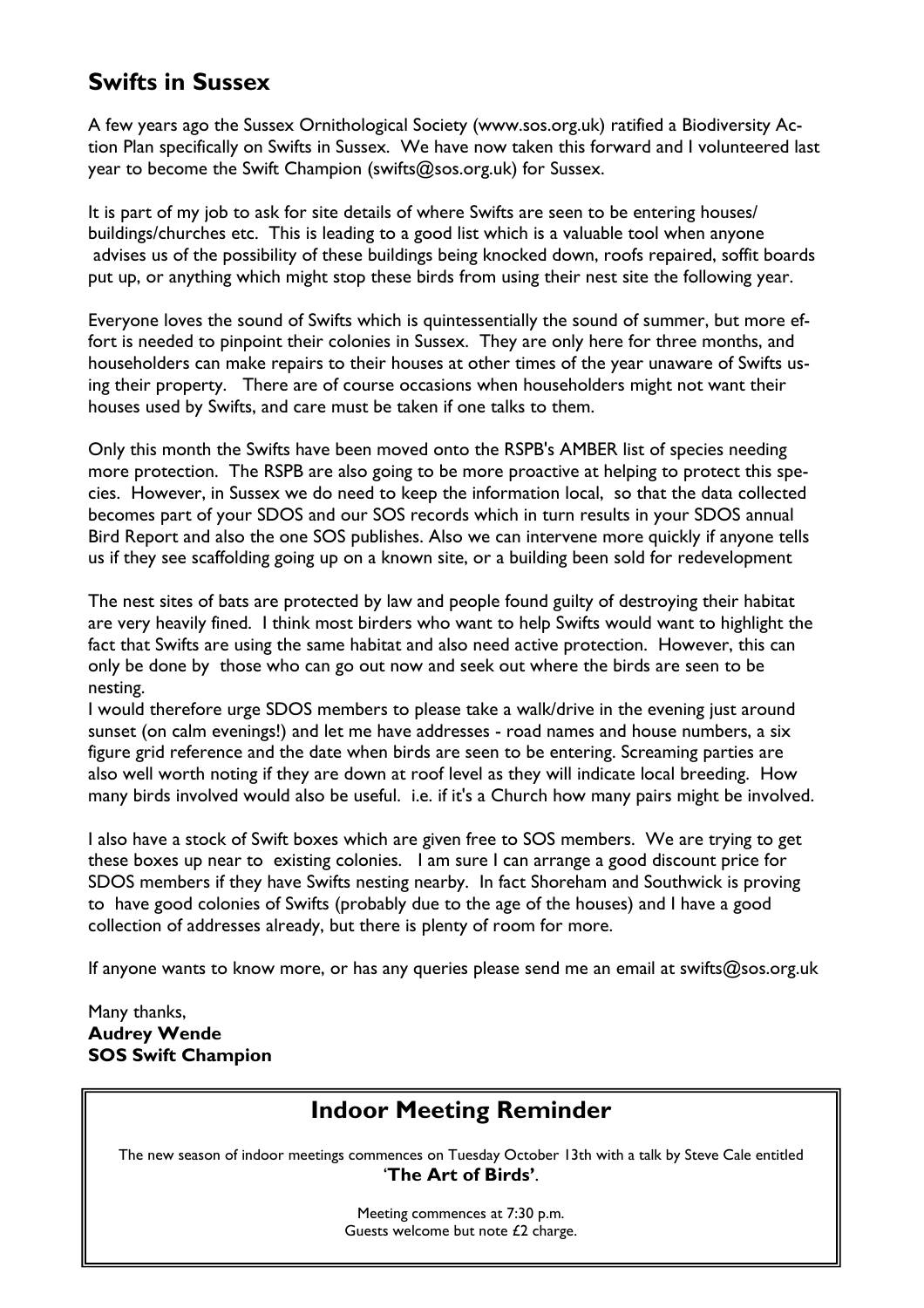

#### The Breeding Season Survey.

In the last newsletter I reminded the membership about this national survey and drew a small number of winter distribution maps for the Society's recording area. By the time this newsletter reaches you the recording period for the second breeding season (April –July 2009) will be well underway and we will be approaching the half way point for this ambitious four year project. The recording during the breeding season is more challenging as not only have species to be found but also evidence of breeding needs to be observed. In December 2008 a series of early and provisional breeding distribution maps were lodged on the Society's yahoo site and for four species, all aerial feeders, this information has been updated and shown below. The progress, aims and the presentation of the results at a county level can be seen on the Sussex Ornithological Society website at www.sos.org.uk where different species are displayed each week.

In each of the following maps the large red symbol indicates breeding has been confirmed, the medium sized symbol shows probable breeding in the tetrad (2 km x 2km grid square) and the small red symbol notes that breeding is possible. The small green circle indicated that the species has been recorded but no breeding codes have been assigned to the record.

The Sand Martin is not seen widely in our area, is a colonial breeder mainly in the north-west of our area where quarrying can be found. The map clearly shows this but the species can occupy very temporary banks; currently none have been recorded in our area.



By contrast the Barn Swallow is much more widespread species with April to July records from 67% of the area's approximate 100 tetrads. The map however, shows in only eight tetrads has this species been confirmed as breeding with a further nine where breeding is considered as possible. Surely there are more open buildings in our recording area hosting this species.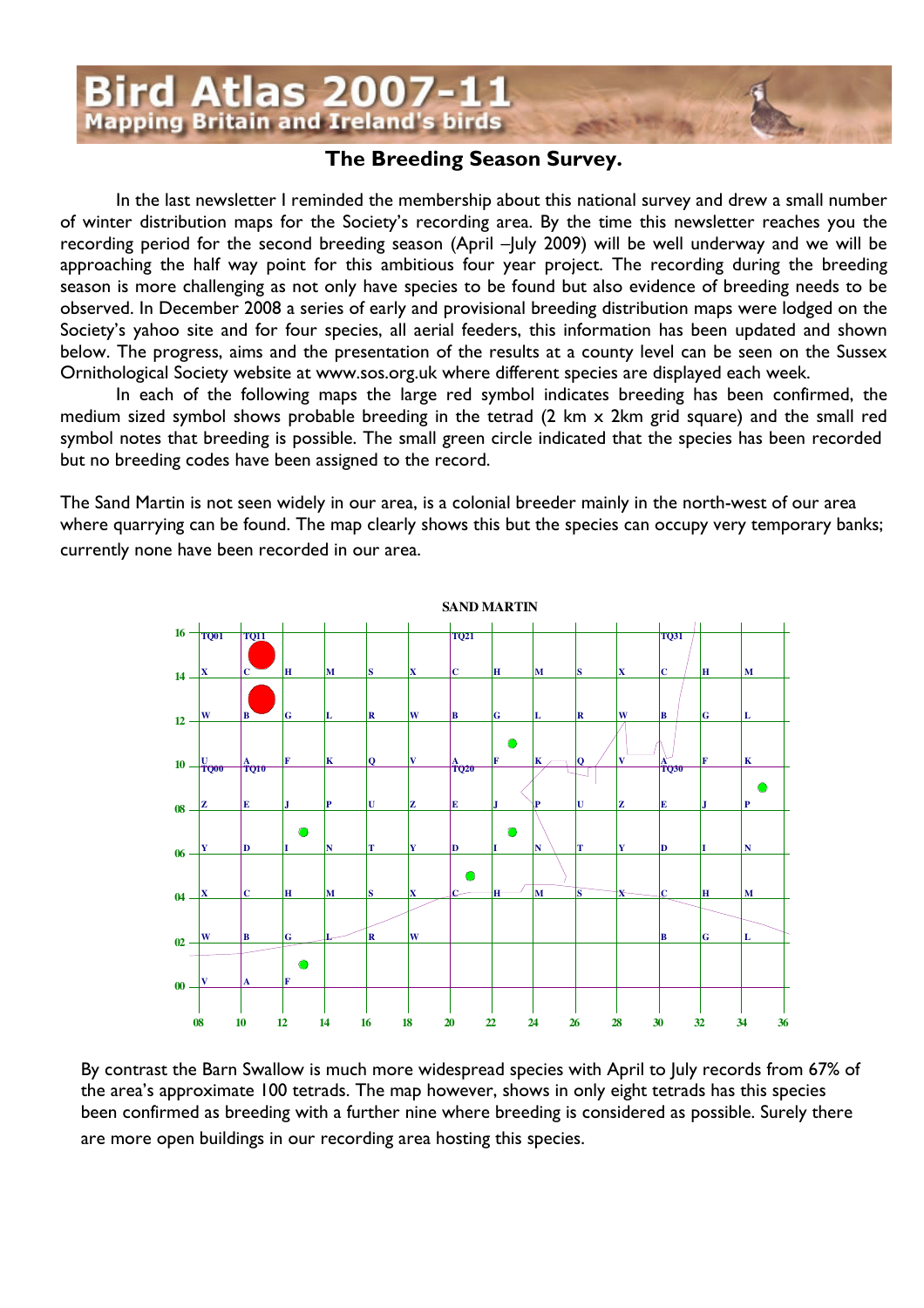

In the last newsletter Laurie Keen expressed concern about the local House Martin population. Indeed there is a national survey currently encouraging the reporting of this species. The map shows, from 2008 records, that House Martins probably or definitely bred in just 14 of the local tetrads. New housing developments or nest boxes are often favoured by this species – are there any near where you live?

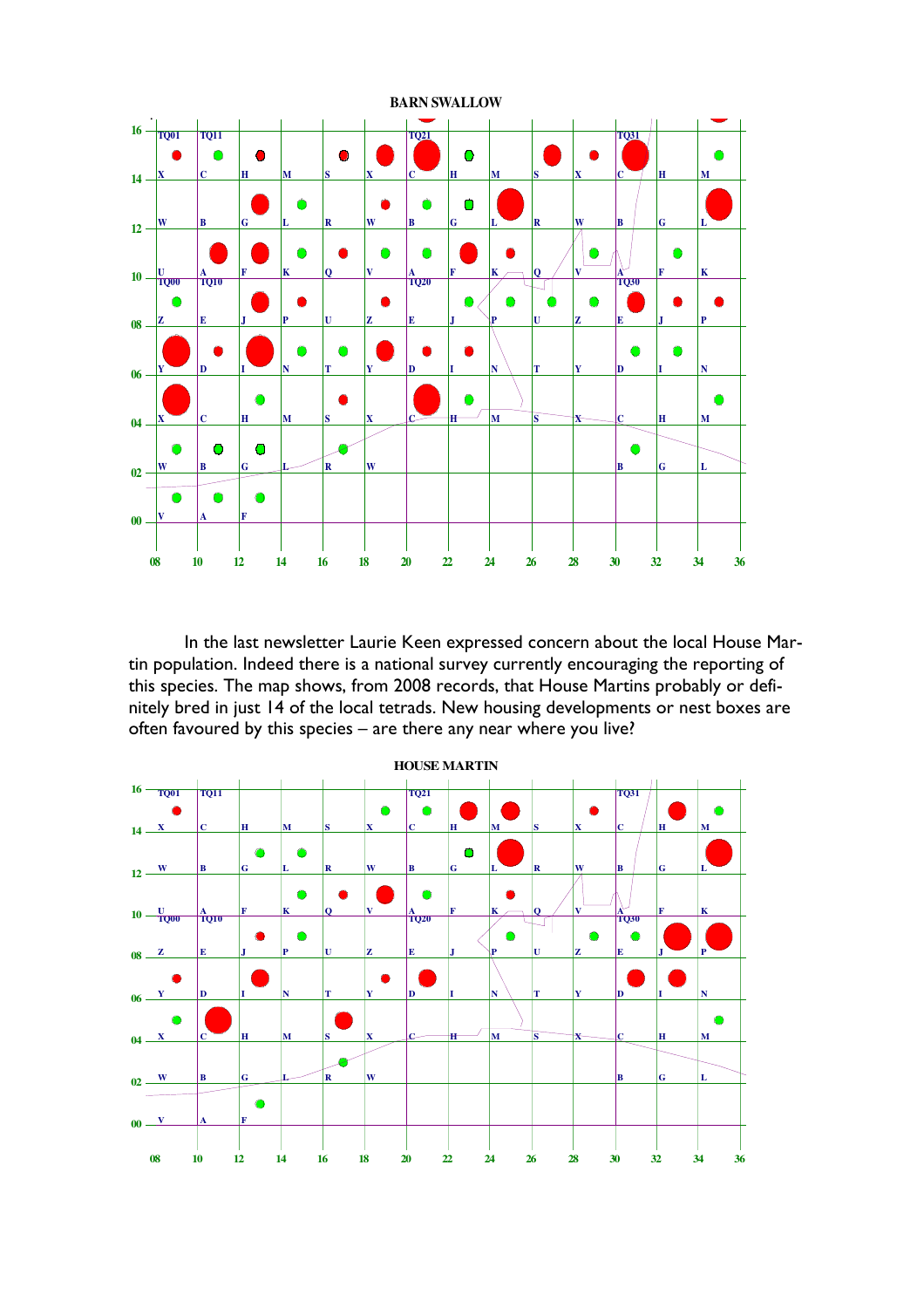The final map also depicts a species which is declining in numbers with both national and county society's "championing" the species by promoting recording and the erection of nest-boxes in appropriate locations. Common Swifts have only been recorded as confirmed breeding in just three of the area's tetrads. Most of the Society's members live in the urbanised coastal strip between Worthing and Brighton; surely we should be able to confirm this species presence in more tetrads than is currently shown. Common Swifts are late migrants to return to Britain and may not appear



So how can you help? There is still plenty of time to contribute even for this season. The methodology of the survey has been described in previous Newsletters and can be found on the BTO website (see below). By now most of the local Timed Tetrad Visits (TTVs) have already been done or allocated to observers. There are, however, gaps and certain areas of Sussex require more cover (see SOS website). There are also many thousands of roving records received but, here too, there are areas in the county (including parts of the SDOS area) where more recording would fill many gaps. The essence to achieve the most complete distribution maps is to encourage as many observers as possible to assiduously record and log their observations for common, scarce and rare species. Realistically this can be done in three ways:-

1. Entering Roving records on-line into the Atlas at http://blxl.bto.org/atlas/

2. Enter species lists or casual records into the BTO's BirdTrack recording system at http://blx1.bto.org/birdtrack/?Refresh=true . Please ensure, however, your sites are defined at a tetrad or 1 km square level.

3. Enter your sightings into the SOS's data-base by using the "Record Capture" software. This can be obtained, with instructions, by downloading from the SOS website at http://www.sos.org.uk/records/submission-forms-programs-and-lists.html .

Finding evidence to confirm breeding is surprisingly difficult and time consuming; for many common species chance observations in the garden or whilst out and about may fill gaps and are always worth recording. Between August and October there is a break from atlassing but in November the third winter season gets underway.

#### John Newnham May 2009.